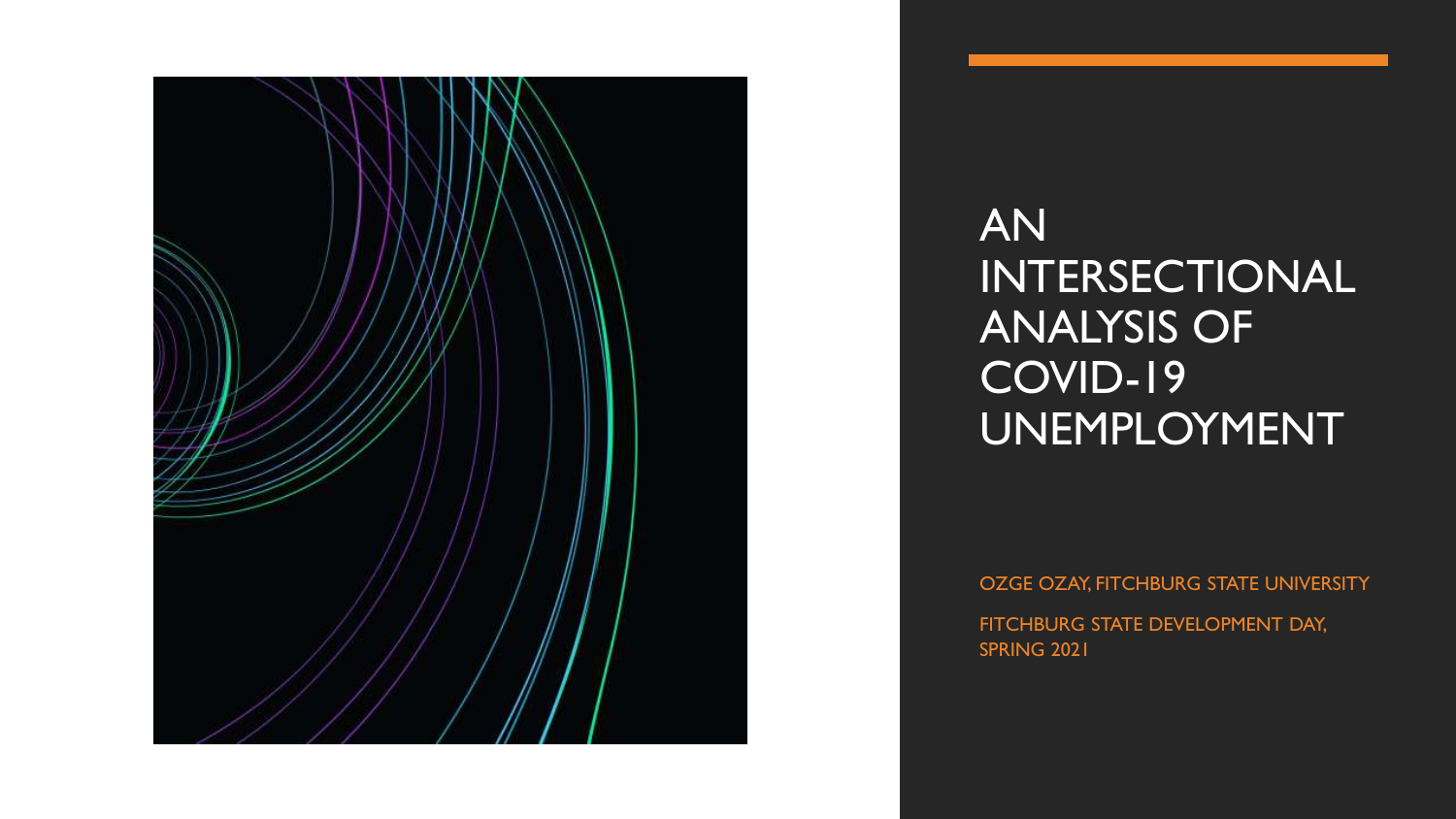Journal of Economics, Race, and Policy (2020) 3:270-281 https://doi.org/10.1007/s41996-020-00075-w

#### ORIGINAL ARTICLE

### $^{\circ}$

#### An Intersectional Analysis of COVID-19 Unemployment

Armagan Gezici<sup>1</sup> - Ozge Ozay<sup>2</sup>

Received: 3 August 2020 /Revised: 17 October 2020 / Accepted: 16 November 2020 / Published online: 15 December 2020 C The Author(s), under exclusive licence to Springer Nature Switzerland AG part of Springer Nature 2020

#### Abstract

Using the April 2020 Current Population Survey (CPS) micro dataset, we explore the racialized and gendered effects of the COVID-19 pandemic on the probability of being unemployed. The distribution of the pandemic-induced iob losses for women and men or for different racial/ethnic categories has been studied in the recent literature. We contribute to this literature by providing an intersectional analysis of unemployment under COVID-19, where we examine the differences in the likelihood of unemployment across groups of White men, White women, Black men, Black women, Hispanic men, and Hispanic women. As a case of study of the COVID-19 recession, our work engages with the broader empirical literature testing the discrimination theories based on the unexplained gap after accounting for observable characteristics of women, men, and different races/ethnicities and their labor market positions. Controlling for individual characteristics such as education and age, as well as industry and occupation effects, we show that women of all three racial/ethnic categories are more likely to be unemployed compared to men, yet there are substantial differences across these groups based on different unemployment measures. Hispanic women have the highest likelihood of being unemployed, followed by Black women, who are still more likely to be unemployed than White women. We also examine if the ability to work from home has benefited any particular group in terms of lowering their likelihood of unemployment during the pandemic. We find that in industries with a high degree of teleworkable jobs, White women, Black men, and Hispanic men are no longer more likely to be unemployed relative to White men. However, Black women and Hispanic Women still experience a significantly higher probability of job loss compared to White men even if they are employed in industries with highly teleworkable jobs. As we control for both individual and aggregate factors, our results suggest that these differences are not simply the result of overrepresentation of women of color in certain industries and occupations; rather, unobservable factors such as discrimination could be at work.

Keywords Unemployment - Race - Gender - COVID-19 - Telework - Intersectionality - Discrimination

#### Introduction

Amagan Garici agezici@keene.edu

> Onge Ozay oozay@flachburgstate.edu

Department of Economics & Political Science, Keene State College, Keine, NH, USA

Department of Economics, History, & Political Science, Fitchburg State University, Fitchburg, MA, USA

experiences heavily to the disadvantage of women and non-White race and ethnicities.' Specifically, Latina and Black women have been found to be paid lower wages (Browne

Race and gender disparities in labor market outcomes have been a persistent feature of the US labor markets. The labor market experiences of women and men of different races and ethnicities are reflected in the differences in labor force participation rates, median wages, the occupations, and industries they work in. The intersection of gender and race shapes these

Throughout this paper, we will use BLS categories of Whites, African Americans, and Hispanics. African Americans and Blacks, and Hispanics and Latinx will be used interchangeably.

#### 2. Springer

Content courtesy of Springer Nature, terms of use apply. Rights reserved.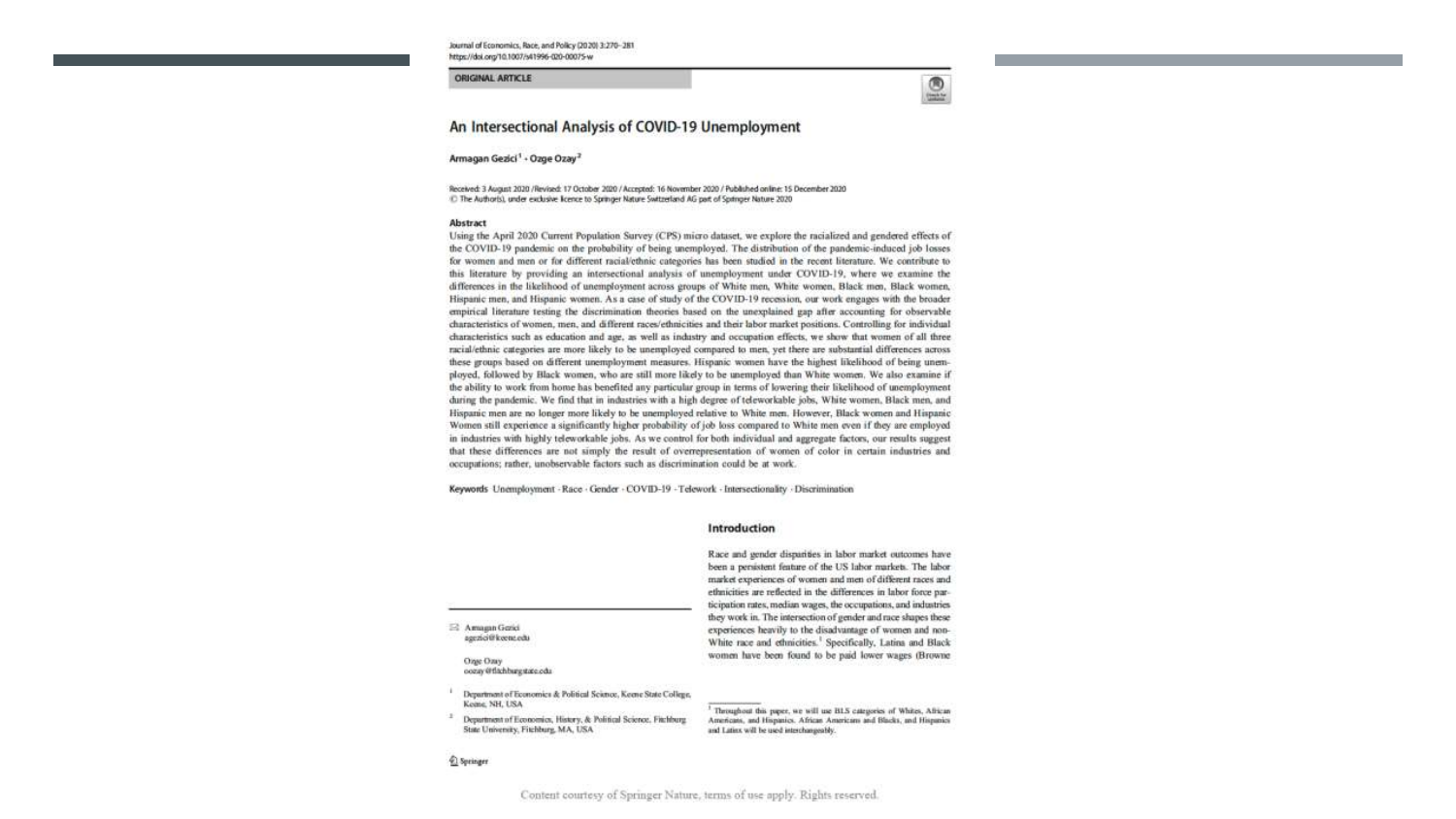### **I.MOTIVATIO N**

- Race and gender disparities: LFPR, median wages, differences in occupations/ industries
- **Emphasis on intersectionality (Weber 2001,** Bell and Nkomo 2001)
- **COVID 19 unemployment: either by race** (Montenovo et al 2020, Fairlie et al 2020, Cowan 2020) or gender (Alon et al 2020, Adams-Prassl et al 2020)
- **Aim:** analysis of the pandemic-induced unemployment differences by race and gender, as observed in April 2020 CPS data
- The degree of teleworkable jobs in an industry (Dingel and Neiman 2020)
- **Essential industriles**

|              |      |      |                |                |      | White White Black Black Hispanic Hispanic<br>Overall Men Women Men Women Men Women |      |
|--------------|------|------|----------------|----------------|------|------------------------------------------------------------------------------------|------|
| Mar-<br>2020 | 4.4  | 3.7  | 3.6            | $\overline{7}$ | 5.2  | 5.1                                                                                | 6    |
| Apr-<br>2020 | 14.7 | 12.4 | $\overline{5}$ | 16.1           | 16.4 | 16.7                                                                               | 20.2 |
| May-<br>2020 | 13.3 | 10.7 | 13.1           | 15.5           | 16.5 | 15.1                                                                               | 19   |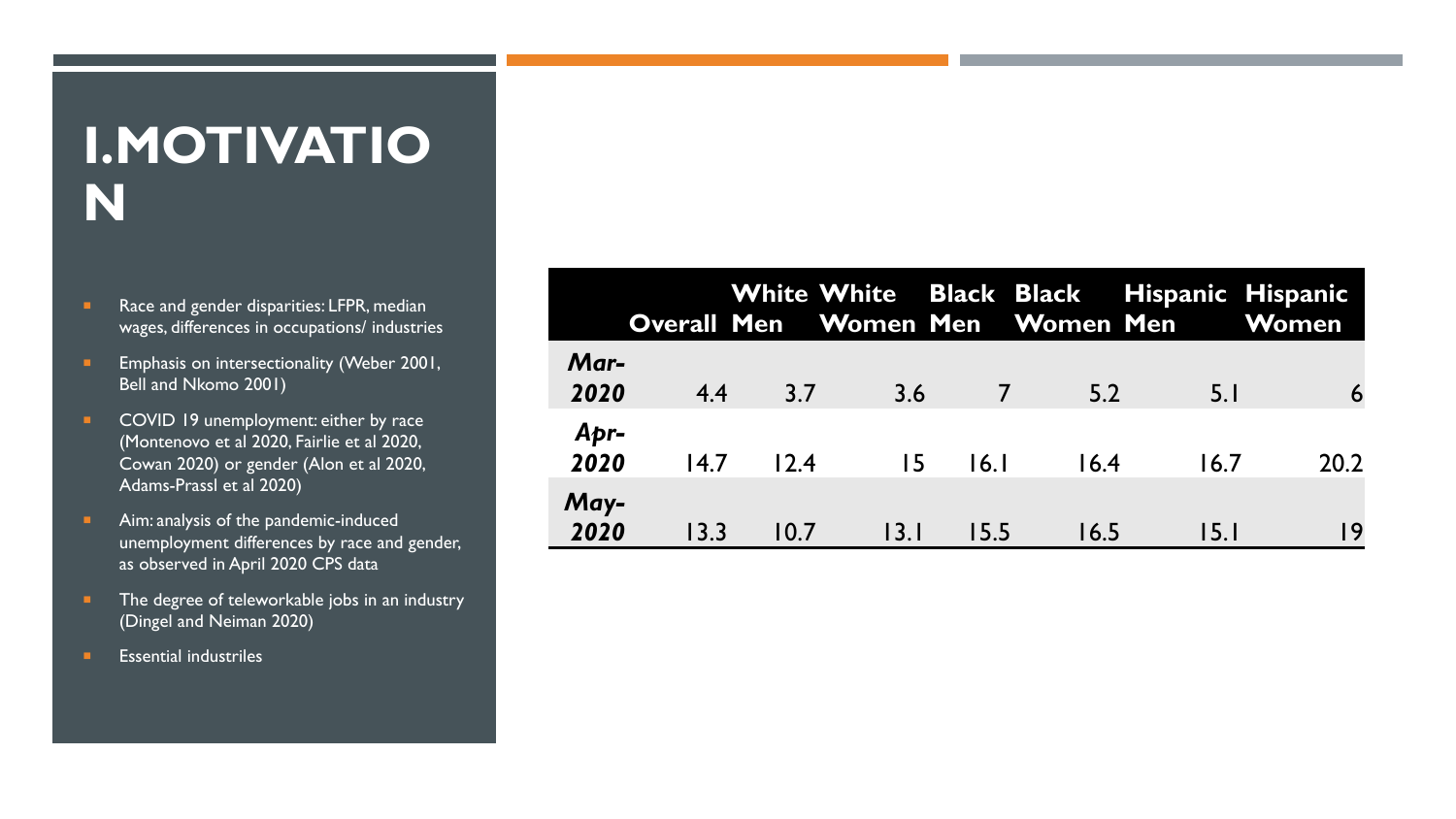## **II. THEORETICAL FRAMEWORK**

Why would recessions cause/ expand racial or gendered unemployment differential?

2 strands of literature (Altonji and Blank 1999)

1) Individual preferences across members of different groups

2) Discrimination as the main mechanism through which gender and race disparities emerge

1) Gender: distribution among work, home production, leisure  $\longrightarrow$  occupational and industrial segregation

Recessions affecting industries differently (Rosen 1986)

Becker (comparative advantage), human capital theories

Emphasis on occupational and industrial segregation

**Criticism:** no role for socialization, gender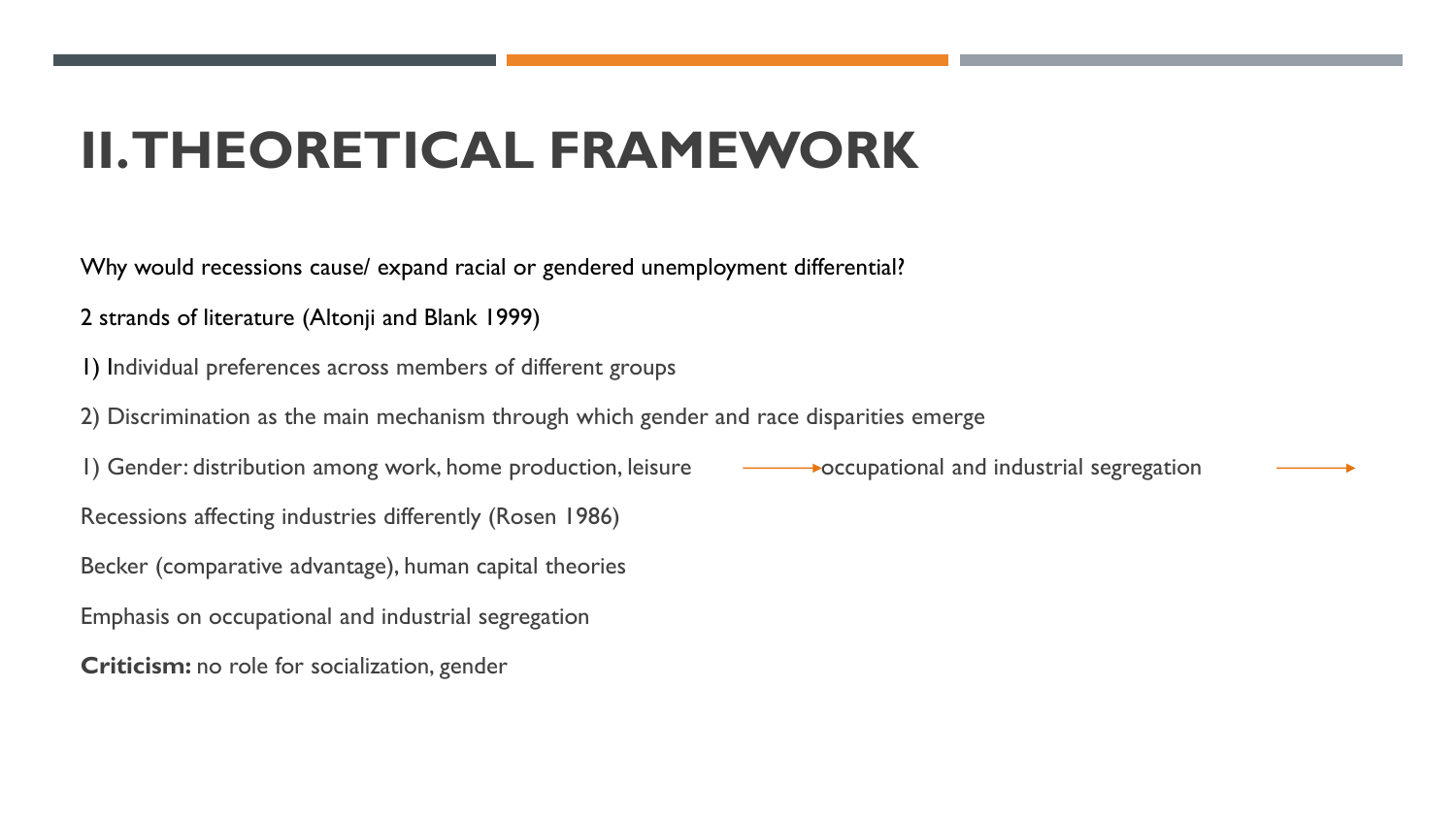## **II. THEORETICAL FRAMEWORK**

2) Discrimination: Control variables (labor supply characteristics), any cross-group differences unexplained

Over the business cycle: downturns: less pressure on employers who have a "taste for discrimination" to lay off equally qualified Blacks: "last hired first fired" hypothesis (Bradbury 2000, Couch and Fairlie 2010, Cajner et al. 2017)

**Race and gender: separately**

Intersectional theory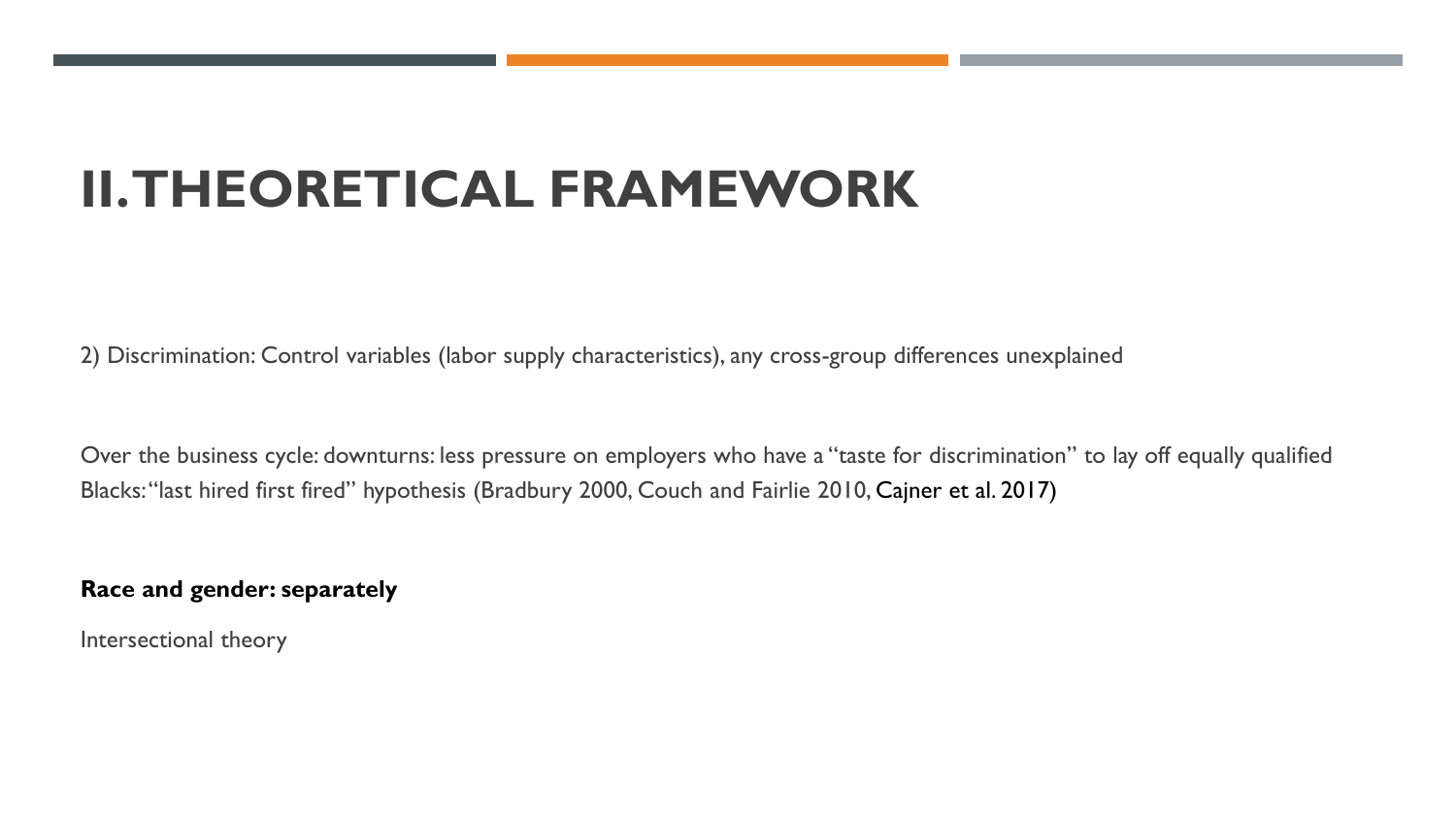### RACIAL UNEMPLOYMENT GAP

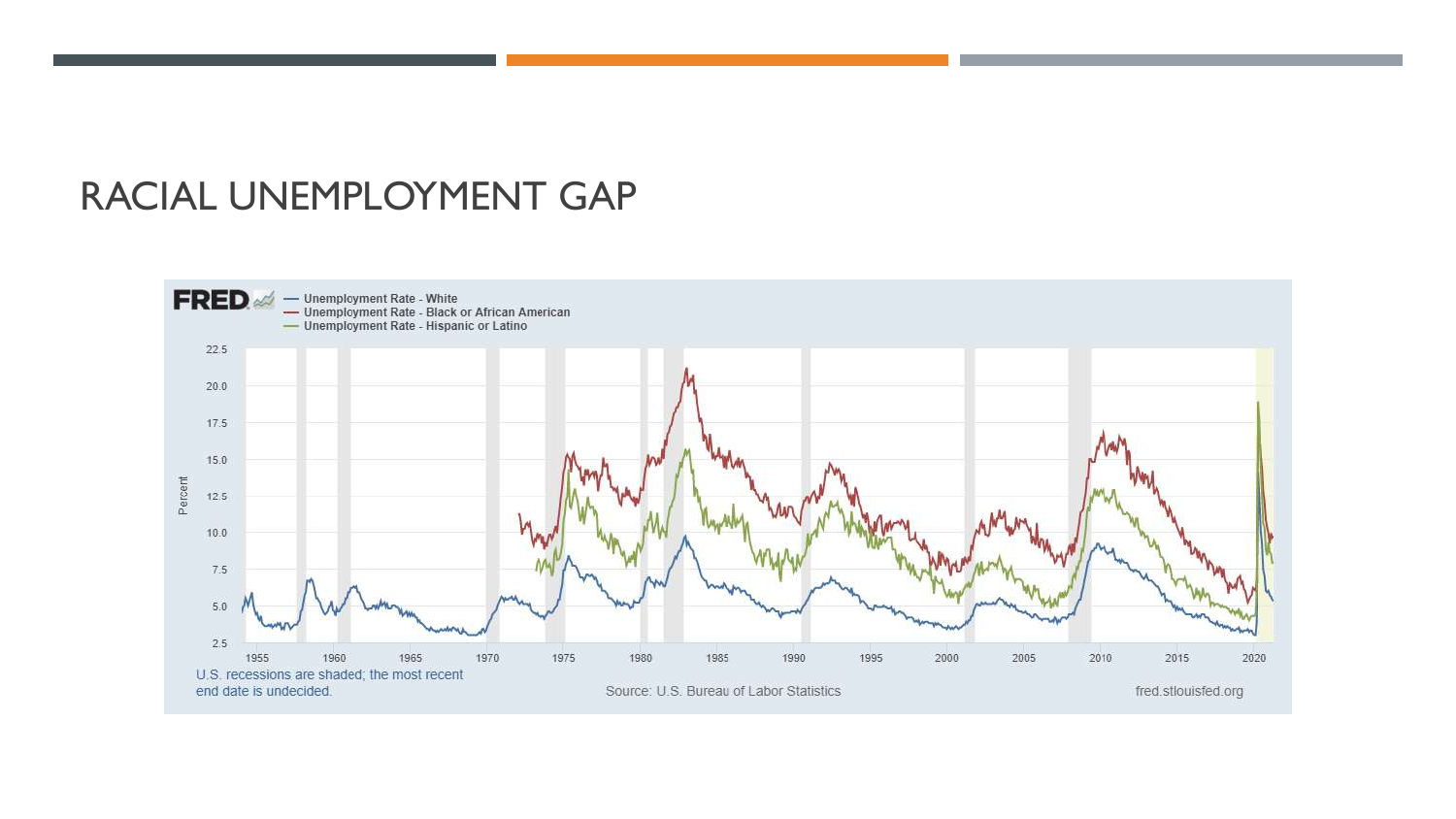### GENDERED UNEMPLOYMENT GAP

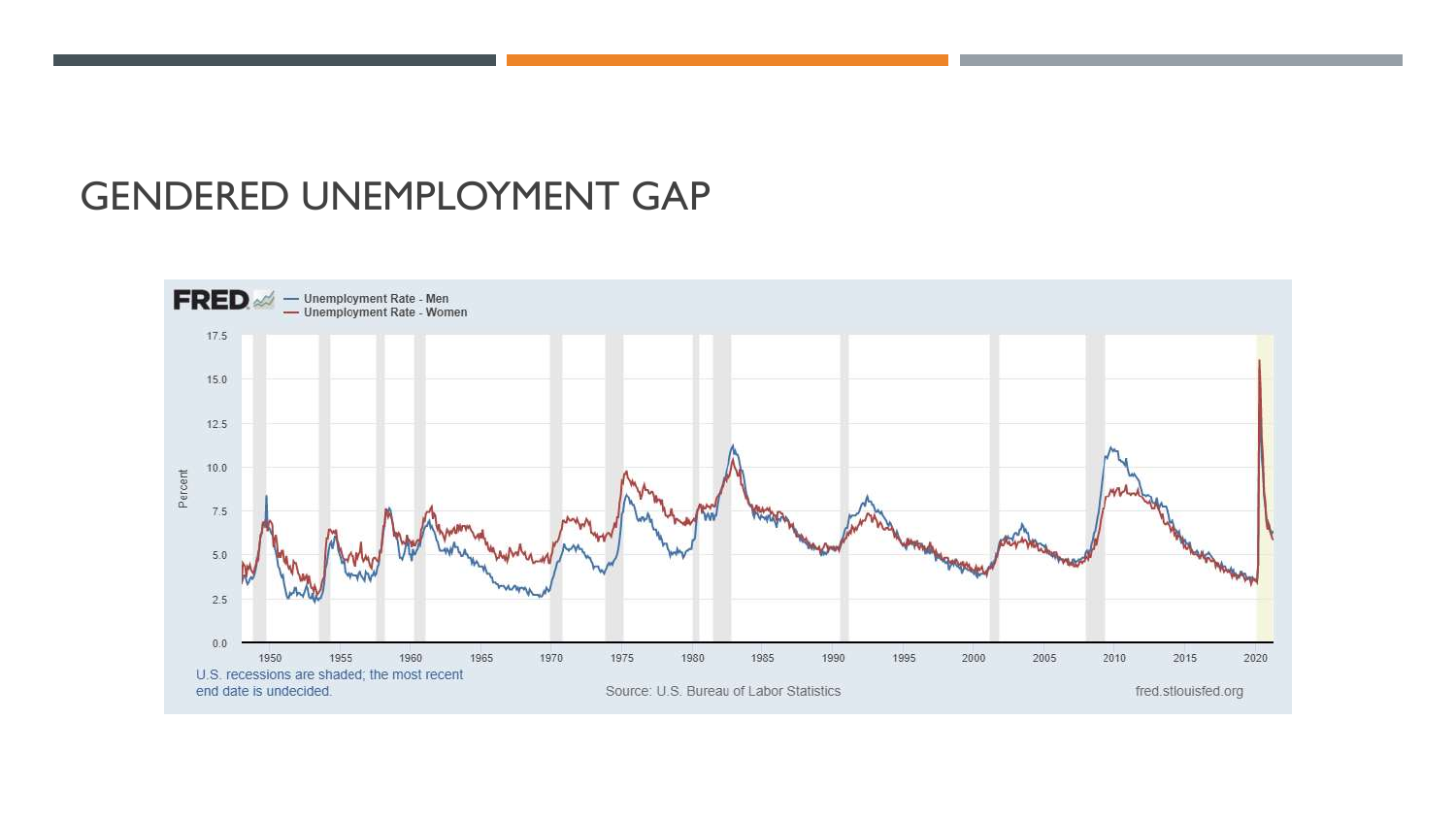### **II. THEORETICAL FRAMEWORK**

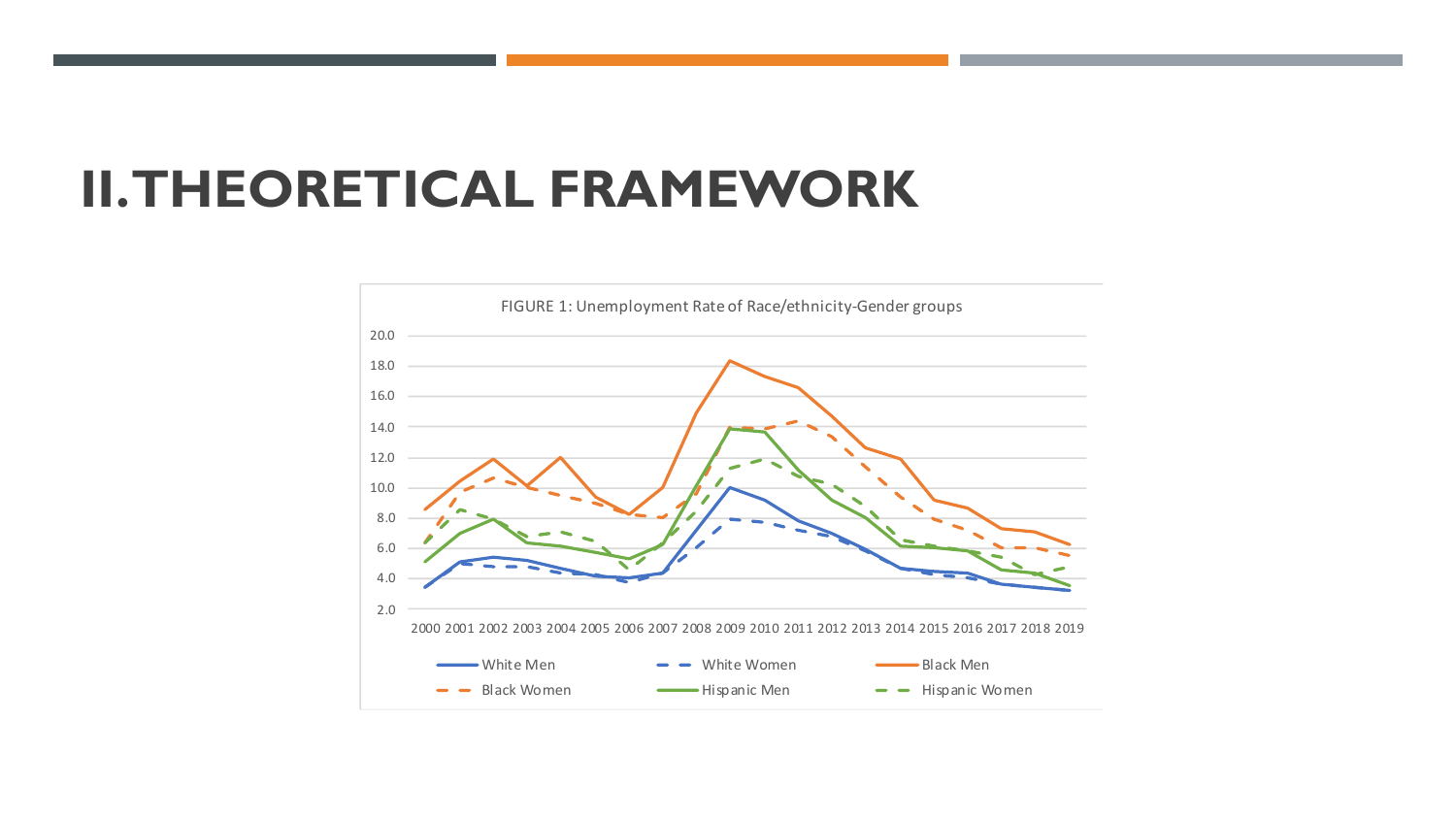## **III. METHOD AND RESULTS**

- April 2020 CPS
- Prob(Unemployment<sub>i</sub> = 1|X) =  $\Phi(\beta'X + \epsilon_f)$ , where

 $\blacksquare$  unemp<sub>i</sub> =  $\}$ 1 if the individual is unemployed due to COVID 19 0 otherwise

- *Narrow COVID-19 unemployment:* Individuals, identified as "job losers on layoff" whose unemployment duration is up to and including 4 weeks.
- *Upper-bound COVID-19 unemployed***:** narrow unemployed + "other job losers" + those with ending temporary jobs + those who were "employed-but-absent (misclassified workers)"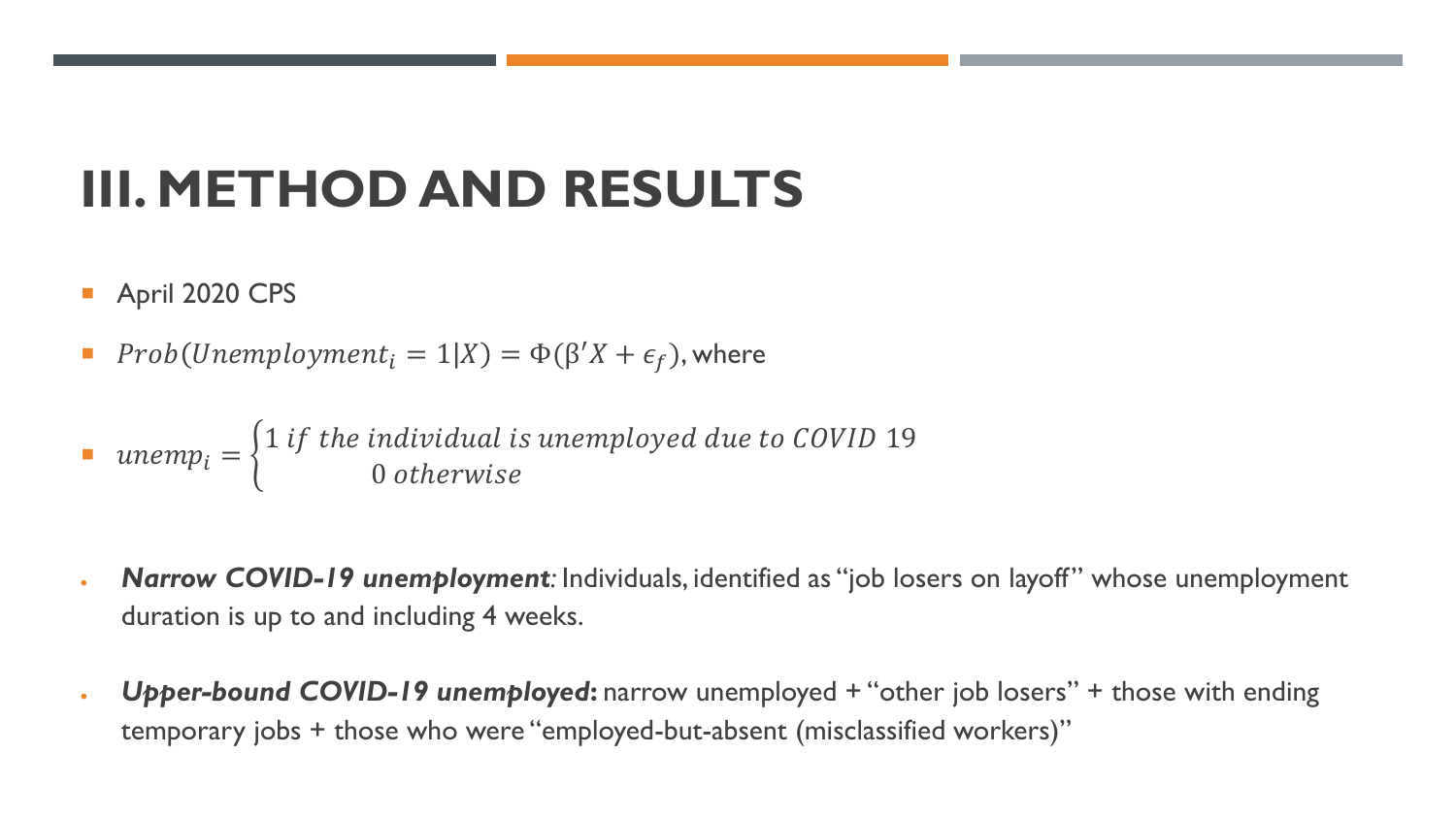|                                                  |                          | <b>Unemployment</b>    |  |  |  |
|--------------------------------------------------|--------------------------|------------------------|--|--|--|
| Race/gender                                      | <b>White Women</b>       | $0.028***$<br>(0.005)  |  |  |  |
| (Reference                                       | <b>Black Men</b>         | $0.034***$<br>(0.01)   |  |  |  |
| category: White<br>Men)                          | <b>Black Women</b>       | $0.044***$<br>(0.01)   |  |  |  |
|                                                  | Hispanic Men             | $0.023***$<br>(0.007)  |  |  |  |
|                                                  | <b>Hispanic Women</b>    | $0.053***$<br>(0.009)  |  |  |  |
| <b>Education</b>                                 | <b>Associate Degree</b>  | $-0.004$<br>(0.007)    |  |  |  |
| (Reference<br>category: Less<br>than high school | College                  | $-0.035***$<br>(0.006) |  |  |  |
| or high school)                                  | <b>Advanced Degree</b>   | $-0.071***$<br>(0.007) |  |  |  |
| <b>Teleworkability</b>                           | $-0.0006***$<br>(0.0001) |                        |  |  |  |
| <b>Essential industries</b>                      | $-0.10***$<br>(0.006)    |                        |  |  |  |
| <b>Other Control Variables</b>                   |                          |                        |  |  |  |
| Age                                              | Yes                      |                        |  |  |  |
| <b>Region</b>                                    | <b>Yes</b>               |                        |  |  |  |
| <b>Occupation</b>                                | Yes                      |                        |  |  |  |
| Industry                                         | Yes                      |                        |  |  |  |

Controlling for all factors:

- All women were more likely to lose their jobs compared to coethnic men
- Hispanic women were 5.3%, and Black women 4.4% more likely to lose their jobs compared to White men; the same probability was 2.8% for White women.
- Whether the industry was deemed essential or not seems more important than whether the industry is one with high degree of teleworkable jobs.

NOTES: THE DEPENDENT VARIABLE IS THE UPPER BOUND UNEMPLOYMENT (0,1). COEFFICIENTS REPORTED ARE MARGINAL PROBABILITY EFFECTS DERIVED FROM PROBIT REGRESSION. STANDARD ERRORS ARE IN PARANTHESES. \* *P<0.1; \*\* P<0.05; \*\*\* P<0.01*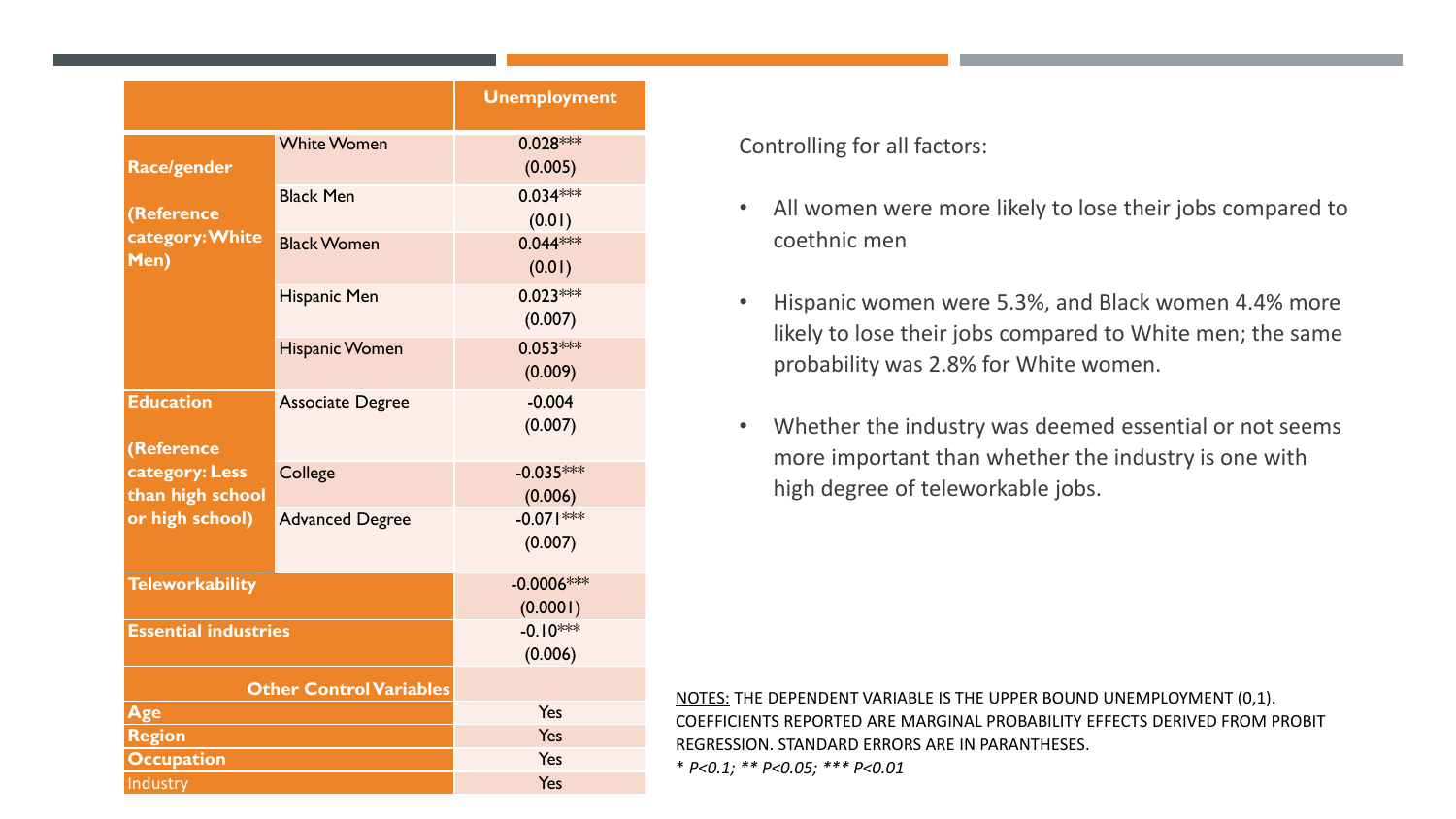| <b>Probit Regression Marginal Effects</b><br>when Teleworkability is high |                       |                      |  |  |  |
|---------------------------------------------------------------------------|-----------------------|----------------------|--|--|--|
|                                                                           |                       | Unemployment         |  |  |  |
| <b>Race/ ethnicity</b><br>and gender<br>(Reference                        | <b>White Women</b>    | $-0.006$<br>(0.01)   |  |  |  |
| category: White<br>Men)                                                   | <b>Black Men</b>      | 0.039<br>(0.03)      |  |  |  |
|                                                                           | <b>Black Women</b>    | $0.06***$<br>(0.023) |  |  |  |
|                                                                           | <b>Hispanic Men</b>   | $0.044*$<br>(0.022)  |  |  |  |
|                                                                           | <b>Hispanic Women</b> | $0.07***$<br>(0.021) |  |  |  |
| <b>Control variables</b>                                                  |                       |                      |  |  |  |
| Age                                                                       | Yes                   |                      |  |  |  |
| <b>Education</b>                                                          | Yes                   |                      |  |  |  |
| <b>Occupation</b>                                                         | Yes                   |                      |  |  |  |
| Industry                                                                  | Yes                   |                      |  |  |  |
| <b>Region</b>                                                             | Yes                   |                      |  |  |  |
| <b>Essential</b>                                                          | Yes                   |                      |  |  |  |

Being employed in an industry with more teleworkable jobs can lead to a lower probability of being unemployed.

Did it work that way for all race/ethnicity-gender categories?

Even with high degree of teleworkable jobs in an industry:

- the unemployment probability for Black women 6% and for Hispanic women 7% higher than that of White men.
- the higher likelihood of unemployment that White women and Black men were previously shown to have seems to disappear

NOTES: THE DEPENDENT VARIABLE IS THE UPPER BOUND UNEMPLOYMENT (0,1). COEFFICIENTS REPORTED ARE MARGINAL PROBABILITY EFFECTS DERIVED FROM PROBIT REGRESSION. STANDARD ERRORS ARE IN PARANTHESES. \* *P<0.1; \*\* P<0.05; \*\*\* P<0.01*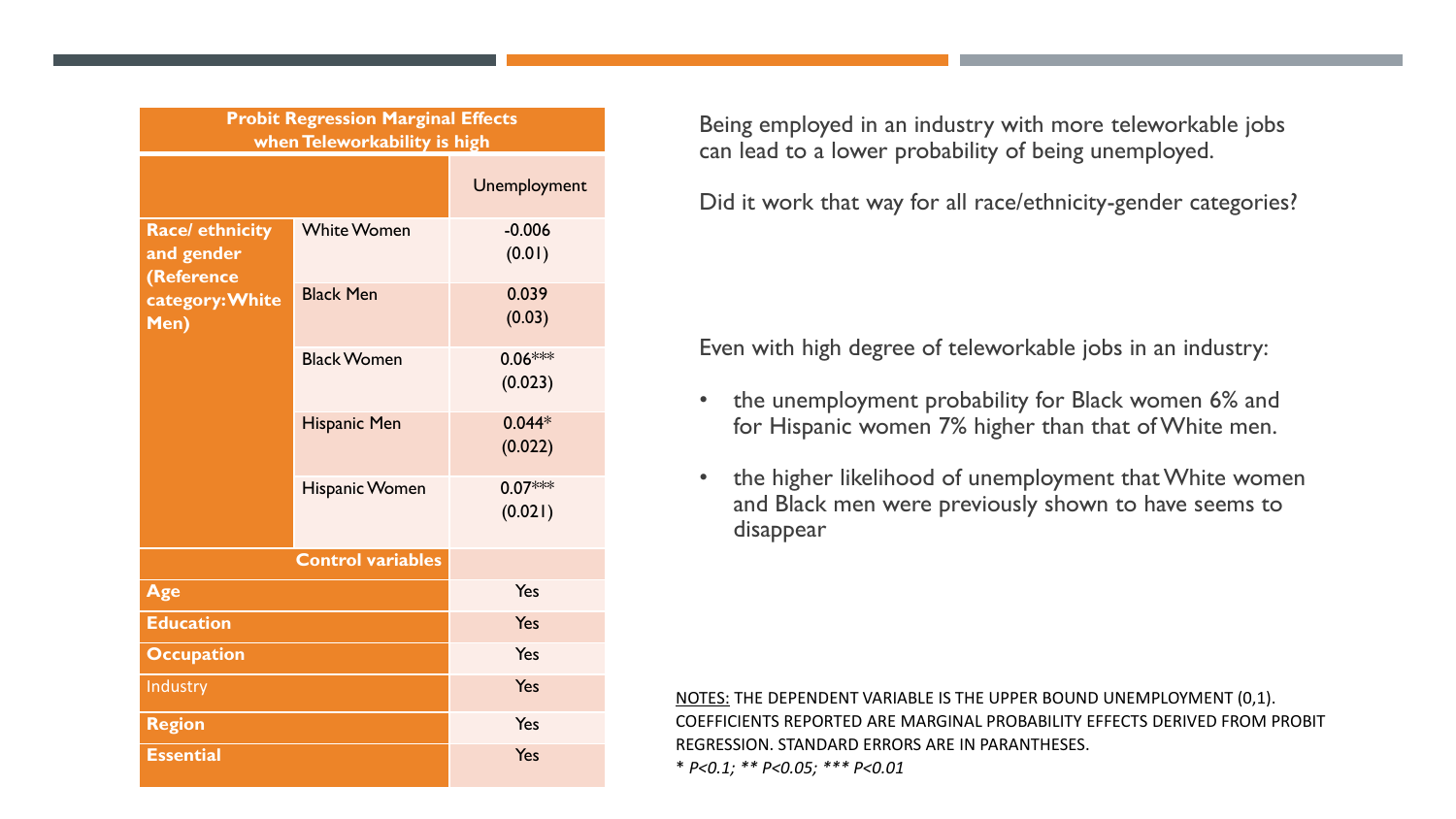### CONCLUDING REMARKS

Controlling for labor supply characteristics, regions, occupations, industries, essential/nonessential classification, and the degree of teleworkability of industries, women of color have been disproportionately affected by COVID-19 in terms of job losses

These differences suggest the role of unobservable factors, including discrimination.

- **due to discrimination, women of color, who are typically "last-hired" tend to be "first-fired" during recessions.**
- **discrimination also leads to lower probability of on-the-job-training, rendering these groups more expandable during** layoffs
- **difficulty in securing in PPP loans experienced by minority businesses**

#### **Future Direction:**

Surveys from July 2020 show that one in five adults state the reason they were not working was because COVID-19 disrupted their childcare arrangements.

Of those not working, women are three times as likely as men to not be working due to childcare demands.

We are interested in whether this strain has been disproportional for women of color, causing them to leave labor force.